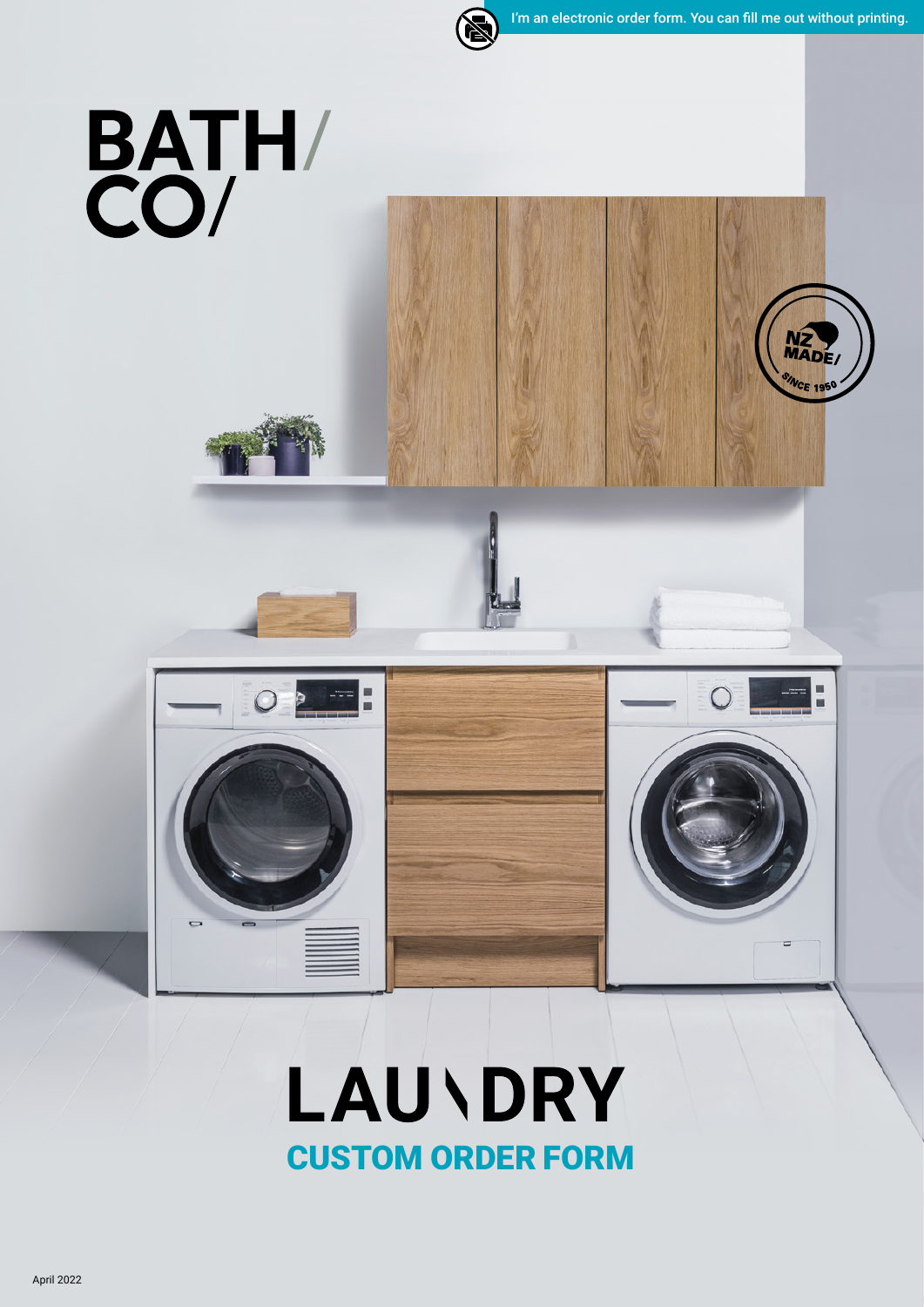## **LAU\DRY** CUSTOM ORDER FORM **IN @ EASY STEPS**



2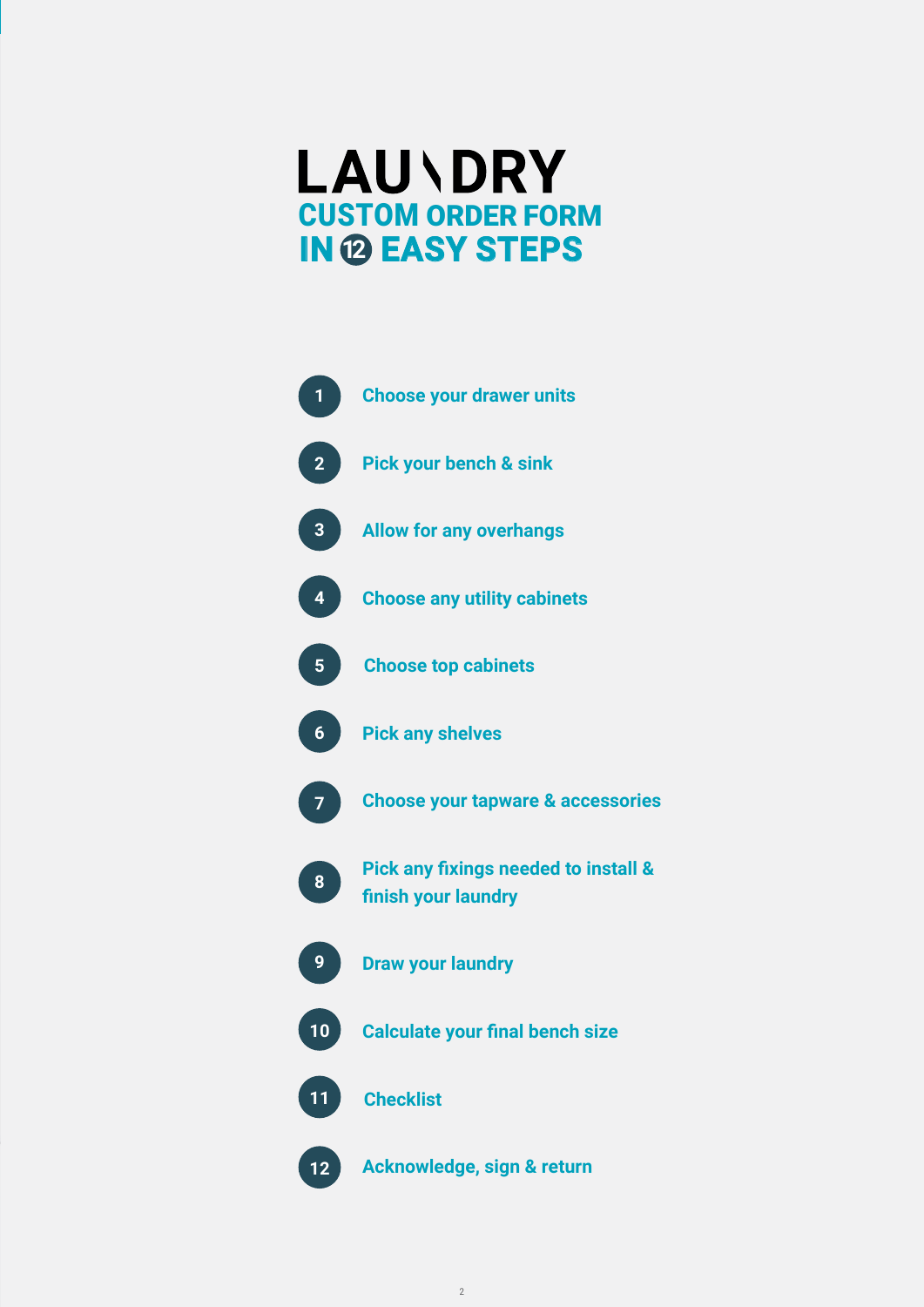Date:

Merchant: \_

Order Number:

Consultant:

All measurements are in millimeters

**Step 1** 

**Drawers**

#### **Choose your drawers**

| <b>Drawers</b> |                                                       |                                              | Qty |
|----------------|-------------------------------------------------------|----------------------------------------------|-----|
|                | 450 2 Drawer<br>450W X 590D X 895H                    | compatiable<br>with s/steel<br>400 sink only |     |
|                | <b>VLUA45D2</b>                                       | without sink                                 |     |
|                | 600 2 Drawer<br>568W X 590D X 895H                    | with sink                                    |     |
|                | VLUA60D2                                              | without sink                                 |     |
|                | 750 2 Drawer<br>720W X 590D X 895H<br><b>VLUA75D2</b> | with sink                                    |     |
|                |                                                       | without sink                                 |     |
|                | 900 2 Drawer<br>870W X 590D X 895H<br><b>VLUA90D2</b> | with sink                                    |     |
|                |                                                       | without sink                                 |     |
|                | <b>1200 2 Drawer</b>                                  | with sink                                    |     |
|                | 1190W X 590D X 895H<br><b>VLUA120D2</b>               | without sink                                 |     |

|  |                                                                | Accessory drawers - not compatible with sinks |                        | Qty |
|--|----------------------------------------------------------------|-----------------------------------------------|------------------------|-----|
|  | 1 Drawer & 1 fold-down cupboard<br>with pull-out Ironing board |                                               |                        |     |
|  |                                                                | 450W X 590D X 895H<br><b>VLUALB45D2</b>       |                        |     |
|  |                                                                | 1 Drawer with<br>pull-out hamper              | White basket           |     |
|  |                                                                | 450W X 590D X 895H<br><b>VLUAH45D2</b>        | Anthrax grey<br>basket |     |
|  |                                                                |                                               |                        |     |

#### **Choose your finish/colours**

| Qty | <b>Melamine</b>                                                                            |
|-----|--------------------------------------------------------------------------------------------|
|     | Driftwood<br>French Oak<br>Manhattan Elm                                                   |
|     | <b>Classic Walnut</b><br>Smoked Ash<br>Honey Ash                                           |
|     | Southern Oak<br><b>Hickory Walnut</b><br><b>Black Forest</b>                               |
|     | Charred Oak<br>Original Oak                                                                |
|     | <b>Timber Veneer</b>                                                                       |
|     | White Oak<br><b>Blonde Oak</b><br>Natural Oak                                              |
|     | Coffee<br>Walnut<br>Chestnut                                                               |
|     | Dark Oak<br>Noce                                                                           |
|     | <b>Painted &amp; Custom Colours</b>                                                        |
|     | <b>White Gloss</b><br><b>Custom Gloss</b><br><b>Custom Matte</b><br><b>Custom Metallic</b> |
| Qty | Please provide paint name, supplier & code.                                                |
|     | <b>Choose your handles</b>                                                                 |
|     | <b>Drawer handles</b> included in cost of cabinets<br><b>Tick</b>                          |
|     | Silver rail<br>$100 - 200 - 200 = 100$                                                     |

| <b>Drawer nangles</b> included in cost of cabinets |  |                                     | Tick |
|----------------------------------------------------|--|-------------------------------------|------|
| Silver rail<br><b>RAL</b>                          |  | 45° concealed for timber veneer,    |      |
| <b>Black rail</b><br><b>RALBK</b>                  |  | white paint or custom colour<br>45° |      |
| Melamine rail<br><b>RM</b>                         |  |                                     |      |
|                                                    |  |                                     |      |

| <b>Step</b> | <b>Benchtop &amp; sink</b> |
|-------------|----------------------------|
|             |                            |

**2** Confirm your total bench length in step 9

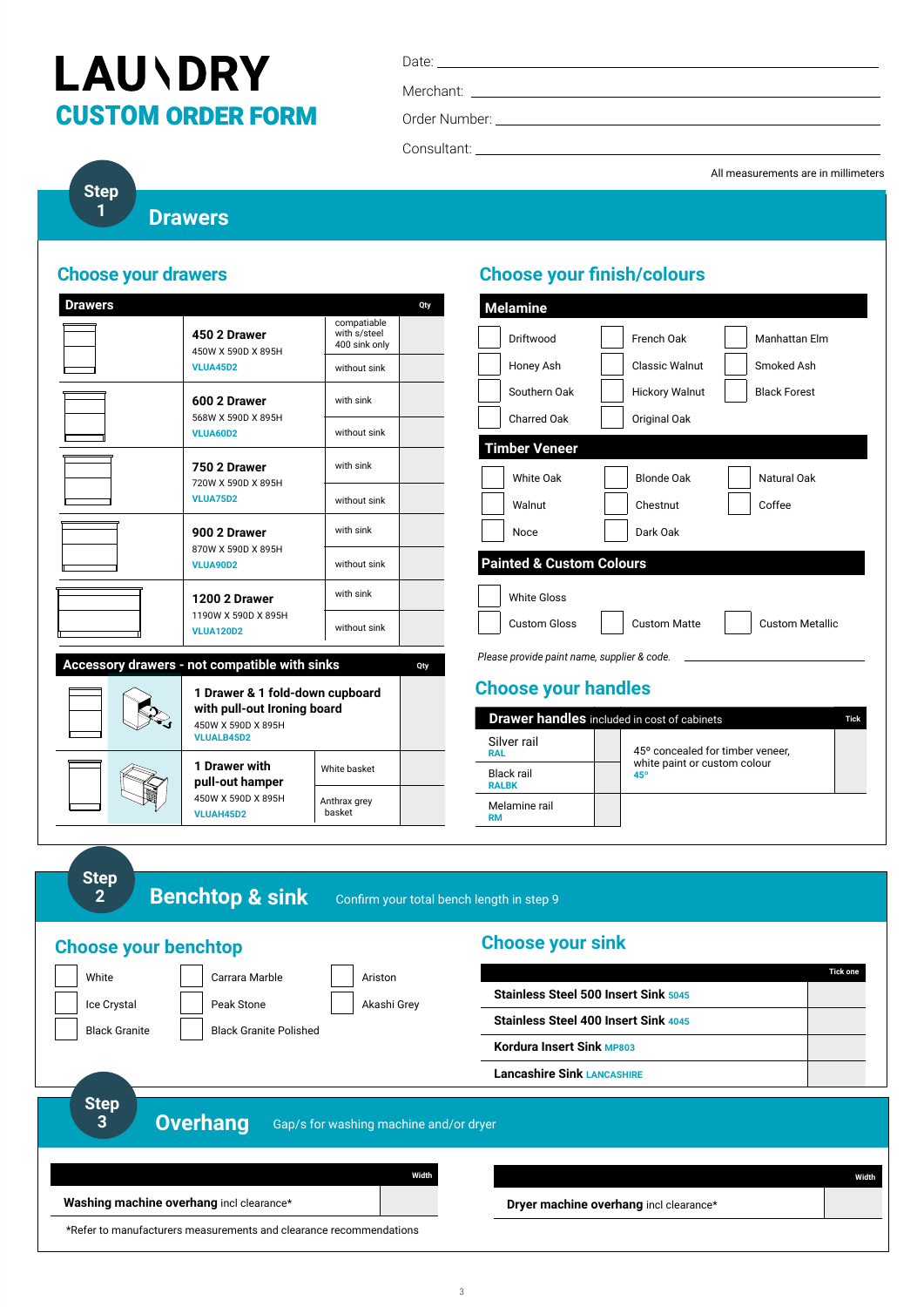**Step 4** 

#### **Utility cabinets**

#### **Choose your utility cabinets**

| <b>Tall cupboards</b> |                                                       |                  | Qty |
|-----------------------|-------------------------------------------------------|------------------|-----|
|                       | 1 Door with<br>5 fixed shelves<br>450W X 590D X 2100H | Left door hinge  |     |
|                       | LTCX5                                                 | Right door hinge |     |
|                       | 1 Door, 1 shelf<br>& 1 fixed rail                     | Left door hinge  |     |
|                       | 450W X 590D X 2100H<br><b>LTC</b>                     | Right door hinge |     |

#### **Choose your handles**

|                                                 | <b>Tick one</b> |
|-------------------------------------------------|-----------------|
| <b>Silver</b> included in cost of cabinets 4803 |                 |
| <b>Black</b> upgrade cost applies 4802          |                 |

#### **Choose your finish/colours**

| Driftwood                             | French Oak            | Manhattan Elm          |
|---------------------------------------|-----------------------|------------------------|
| Honey Ash                             | Classic Walnut        | Smoked Ash             |
| Southern Oak                          | <b>Hickory Walnut</b> | <b>Black Forest</b>    |
| <b>Charred Oak</b>                    | Original Oak          |                        |
| <b>Timber Veneer</b>                  |                       |                        |
| White Oak                             | <b>Blonde Oak</b>     | Natural Oak            |
| Walnut                                | Chestnut              | Coffee                 |
| <b>Noce</b>                           | Dark Oak              |                        |
| <b>Painted &amp; Custom Colours</b>   |                       |                        |
| <b>White Gloss</b>                    |                       |                        |
| <b>Custom Gloss</b>                   | <b>Custom Matte</b>   | <b>Custom Metallic</b> |
|                                       |                       |                        |
| Please provide name, supplier & code. |                       |                        |

**Step** 

#### **5**

#### **Top cabinets**

#### **Choose your Top cabinets**

|                                                         |                     | Qty |
|---------------------------------------------------------|---------------------|-----|
| 450 Single door                                         | Left door<br>hinge  |     |
| 450w x 290d x x 720h<br><b>LTT45</b>                    | Right door<br>hinge |     |
| 600 Double door<br>600w x 290d x x 720h<br><b>LTT60</b> |                     |     |
| 750 Double door<br>750w x 290d x x 720h<br><b>LTT75</b> |                     |     |

#### **Choose your finish/colours**

| <b>Melamine</b>                       |                       |                        |
|---------------------------------------|-----------------------|------------------------|
| Driftwood                             | French Oak            | Manhattan Elm          |
| Honey Ash                             | <b>Classic Walnut</b> | Smoked Ash             |
| Southern Oak                          | <b>Hickory Walnut</b> | <b>Black Forest</b>    |
| <b>Charred Oak</b>                    | Original Oak          |                        |
| <b>Timber Veneer</b>                  |                       |                        |
| White Oak                             | <b>Blonde Oak</b>     | Natural Oak            |
| Walnut                                | Chestnut              | Coffee                 |
| <b>Noce</b>                           | Dark Oak              |                        |
| <b>Painted &amp; Custom Colours</b>   |                       |                        |
| <b>White Gloss</b>                    |                       |                        |
| <b>Custom Gloss</b>                   | <b>Custom Matte</b>   | <b>Custom Metallic</b> |
| Please provide name, supplier & code. |                       |                        |

*PLEASE NOTE: All top cabinets feature finger pull, handless door fronts*

All measurements are in millimeters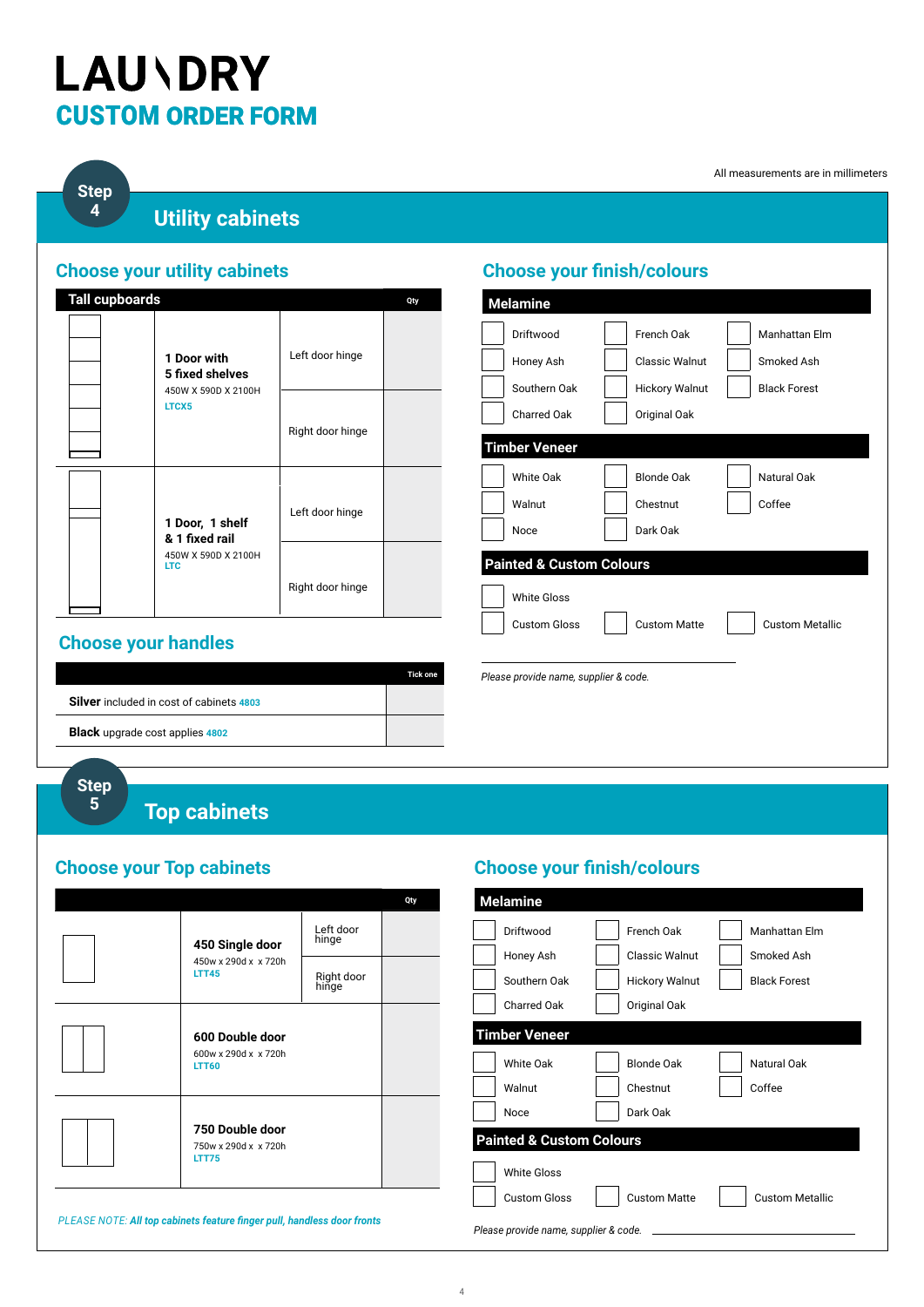|                                                                                                                                                                                      |                        | All measurements are in millimeters                                                                                               |     |
|--------------------------------------------------------------------------------------------------------------------------------------------------------------------------------------|------------------------|-----------------------------------------------------------------------------------------------------------------------------------|-----|
| <b>Step</b><br>6<br><b>Shelves</b>                                                                                                                                                   |                        | <b>Step</b><br>7<br><b>Tapware &amp; accessories</b>                                                                              |     |
| <b>Choose your shelves</b>                                                                                                                                                           |                        |                                                                                                                                   | Qty |
| Qty<br>300W X 150D \$30<br>600W X 150D S60                                                                                                                                           | Qty                    | <b>Basket waste included</b>                                                                                                      | 1   |
| 450W X 150D LD45<br>900W X 150D \$90                                                                                                                                                 |                        | Rolling mat 987017                                                                                                                |     |
| 450W X 270D LS45D<br>1200W X 150D \$120<br>PLEASE NOTE: Shelves only available in timber veneer and paint finishes                                                                   |                        | Sink mixer Chrome ck106                                                                                                           |     |
| <b>Choose your finish/colours</b>                                                                                                                                                    |                        | Sink mixer Brushed Chrome 980056                                                                                                  |     |
| <b>Timber Veneer</b><br><b>White Oak</b><br><b>Blonde Oak</b>                                                                                                                        | Natural Oak            | Sink mixer w/pull-out hose Brushed chrome 980039                                                                                  |     |
| Walnut<br>Chestnut<br>Dark Oak<br>Noce                                                                                                                                               | Coffee                 | Silver pull handle medium 444L X 35D H2-444                                                                                       |     |
| <b>Painted &amp; Custom Colours</b>                                                                                                                                                  |                        | Black pull handle medium 444L X 35D H2-444-BK                                                                                     |     |
| <b>White Gloss</b><br><b>Custom Gloss</b><br><b>Custom Matte</b>                                                                                                                     | <b>Custom Metallic</b> | Silver pull handle long 544L X 35D H2-544                                                                                         |     |
| Please provide name, supplier & code.                                                                                                                                                |                        | Black pull handle long 544L X 35D H2-544-BK                                                                                       |     |
| <b>Step</b><br>8<br><b>Fixings</b>                                                                                                                                                   |                        |                                                                                                                                   |     |
| <b>Choose your fixings</b> We recommend confirming with your installer what fixings you will need for installation.                                                                  |                        |                                                                                                                                   |     |
| End panels, packer panels, wall supports                                                                                                                                             | Qty                    | End panels, packer panels, wall supports                                                                                          | Qty |
| End panel 16W X 573D X 895H<br>If your laundry ends with an overhang and does not butt up<br>against a wall, an end panel is used to support and finish the<br>overhanging benchtop. |                        | Laundry packer panel - Standard width 16w<br>Used to pack gaps between cabinetry or between<br>cabinetry and walls.<br><b>LPP</b> |     |
| LEP                                                                                                                                                                                  |                        | <b>Cabinet connectors - Bolt &amp; screw set</b><br>Four sets needed per cabinet to cabinet connection<br><b>RMF091</b>           |     |

**Bench support bracket**

*Used to support overhanging bench tops.* **LES**

**Laundy packer panel - Custom width:**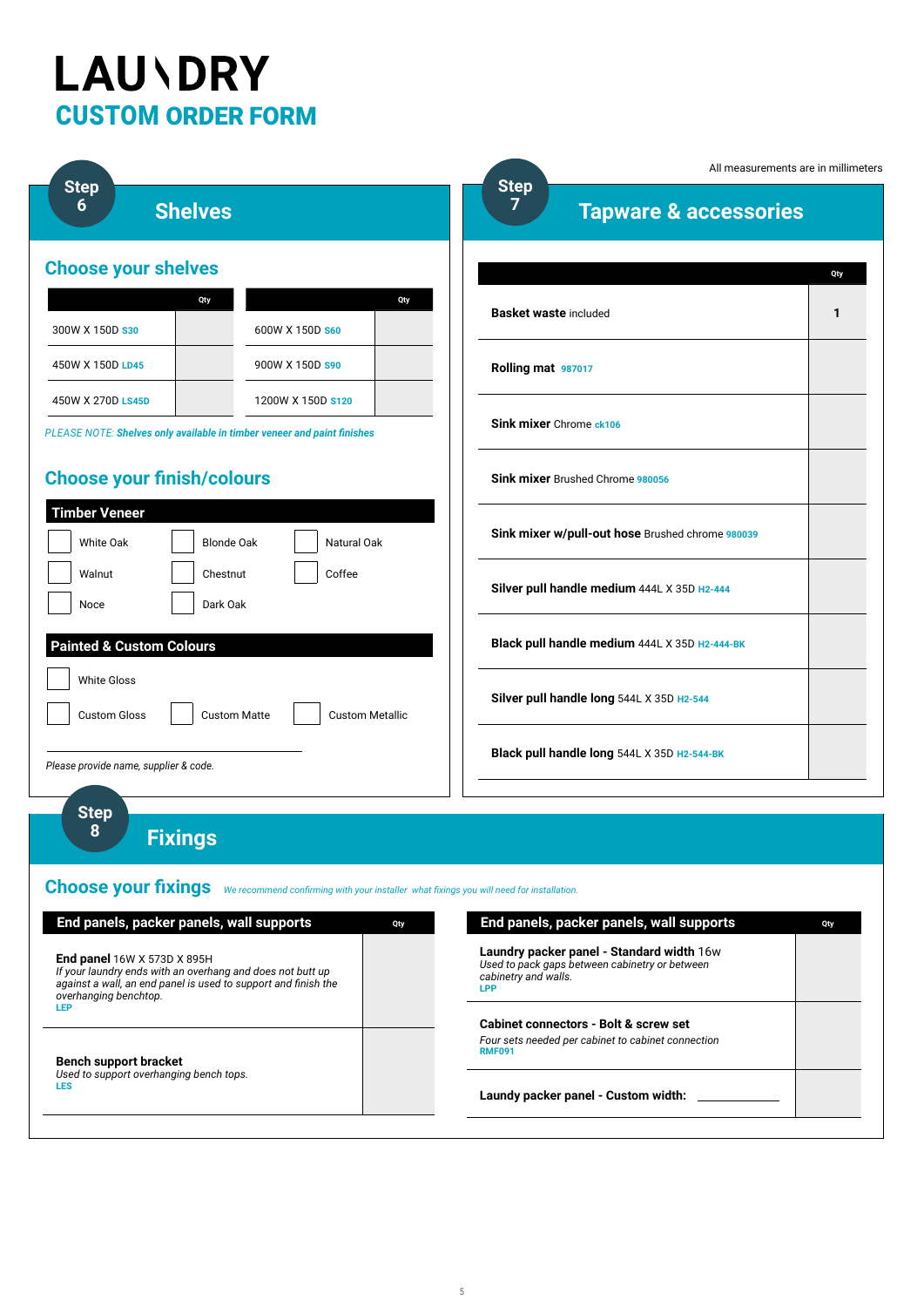#### **Step 9**

#### **Draw your laundry**

Draw your laundry below or attach a plan to this order form

#### **Include in your laundry drawing:**



**10**

#### **Confirm your configurations & bench length**

#### **Room Configuration (please tick)**



**Overall Laundry Length:** 

#### **Benchtop length**

**Calculate your total bench length by adding together these measurements**

| <b>Total of all drawer widths (step 1)</b>       | mm |
|--------------------------------------------------|----|
| <b>Total of all packer panel widths (step 8)</b> | mm |
| <b>Total of all end panel widths (step 8)</b>    | mm |
| <b>Total of all overhang widths</b> (step 3)     | mm |
| <b>Overall bench length</b>                      | mm |

**Total bench length cannot exceed 3600mm**

Please add any additional notes on next page

 $\overline{\mathscr{L}}$ .

All measurements are in millimeters

 $\sim$  6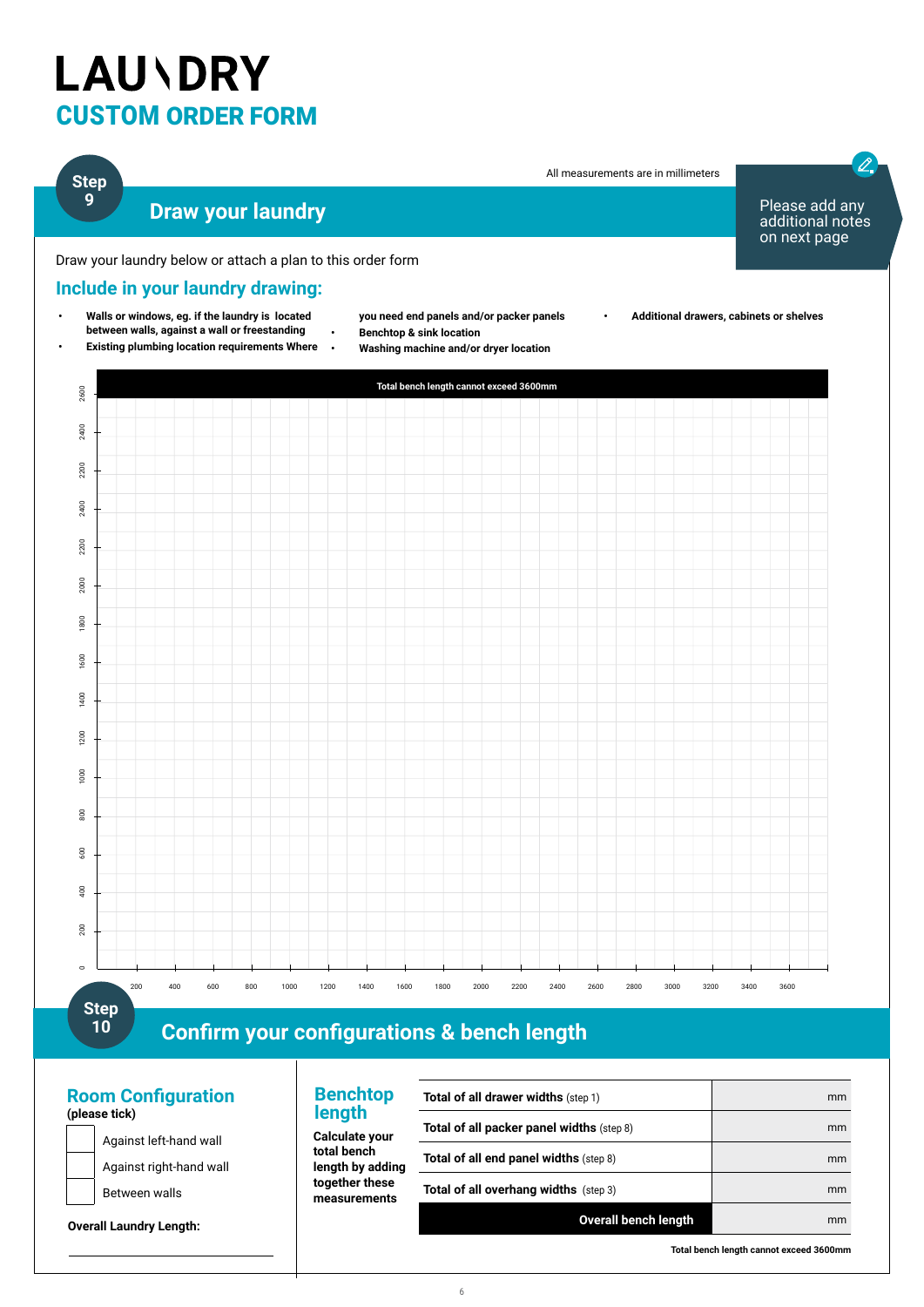| <b>Step</b>                                                                                                                                                                                                                                                                                                                                                                                                                                                                       |                      | All measurements are in millimeters                                                                                            |
|-----------------------------------------------------------------------------------------------------------------------------------------------------------------------------------------------------------------------------------------------------------------------------------------------------------------------------------------------------------------------------------------------------------------------------------------------------------------------------------|----------------------|--------------------------------------------------------------------------------------------------------------------------------|
| 11<br>Checklist, before you sign please check                                                                                                                                                                                                                                                                                                                                                                                                                                     |                      |                                                                                                                                |
| You have chosen all drawers, top and utility cabinets (Steps 1 - 6)<br>You have either drawn or included a drawing of the laundry (Step 9)<br>You have chosen all the colour/finishes and handles (Steps 1 - 6)<br>You have confirmed your room configurations (Step 10)<br>You have confirmed your benchtop (Step 10)<br>You have chosen your benchtop sink and overhang (Step 2 & 3)<br>You have chosen any fixings (Step 8)<br><b>Step</b><br>12<br>Acknowledge, sign & return |                      |                                                                                                                                |
| By the sending this order form you/the client confirm you have read the<br>Important information on page 8 and concur that because of the custom<br>colours and finishes we offer, when ordered, can't be changed or cancelled<br>because of errors or a change of mind. Please double-check dimensions and fill<br>out this form correctly.                                                                                                                                      |                      | Please return this completed form to your<br>retailer who will then email it to Bath Co.<br>Email to <b>orders@smail.co.nz</b> |
| Date and the contract of the contract of the contract of the contract of the contract of the contract of the contract of the contract of the contract of the contract of the contract of the contract of the contract of the c                                                                                                                                                                                                                                                    | <b>Customer Name</b> |                                                                                                                                |
| Customer Signature                                                                                                                                                                                                                                                                                                                                                                                                                                                                |                      |                                                                                                                                |
| Merchant to fill in                                                                                                                                                                                                                                                                                                                                                                                                                                                               |                      |                                                                                                                                |
| Order No.<br><u> Alexandria de la contrada de la contrada de la contrada de la contrada de la contrada de la contrada de la c</u>                                                                                                                                                                                                                                                                                                                                                 | Merchant             | <u> 1989 - Johann Barbara, martin amerikan basal dan berasal dan berasal dan berasal dan berasal dan berasal dan</u>           |
|                                                                                                                                                                                                                                                                                                                                                                                                                                                                                   |                      |                                                                                                                                |
| <b>Notes:</b>                                                                                                                                                                                                                                                                                                                                                                                                                                                                     |                      |                                                                                                                                |
|                                                                                                                                                                                                                                                                                                                                                                                                                                                                                   |                      |                                                                                                                                |
|                                                                                                                                                                                                                                                                                                                                                                                                                                                                                   |                      |                                                                                                                                |
|                                                                                                                                                                                                                                                                                                                                                                                                                                                                                   |                      |                                                                                                                                |
|                                                                                                                                                                                                                                                                                                                                                                                                                                                                                   |                      |                                                                                                                                |